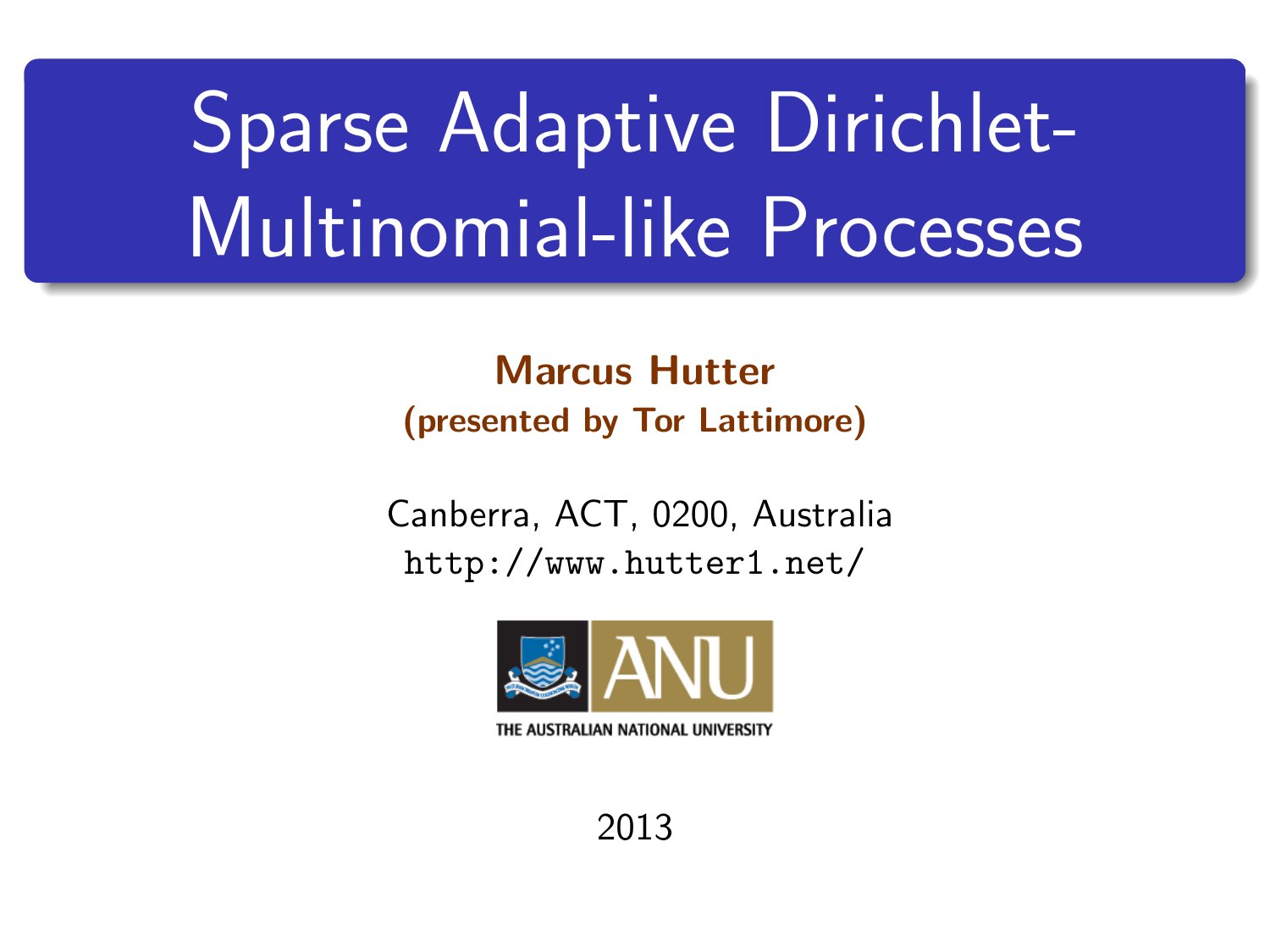#### Problem Setup

- Data: Short sequence over large alphabet from unknown source.
- Regime: Base alphabet  $\mathcal X$  larger than sequences length n.
- Problem: Estimation, Modelling, Prediction, Compression.
- Online alg: Predict next symbol  $x_{t+1}$  given only past symbols  $x_{1:t}$ .
- Li.d: Assume unknown i.i.d. sampling distribution. Data often not i.i.d. but subsequence with given context is (closer to) i.i.d.
- Applications: machine learning, information theory, data compression, language modelling, document analysis.
- Example: Typical documents comprise a small fraction of the available  $100\,000+$  English words, and words have different length/complexity/frequency.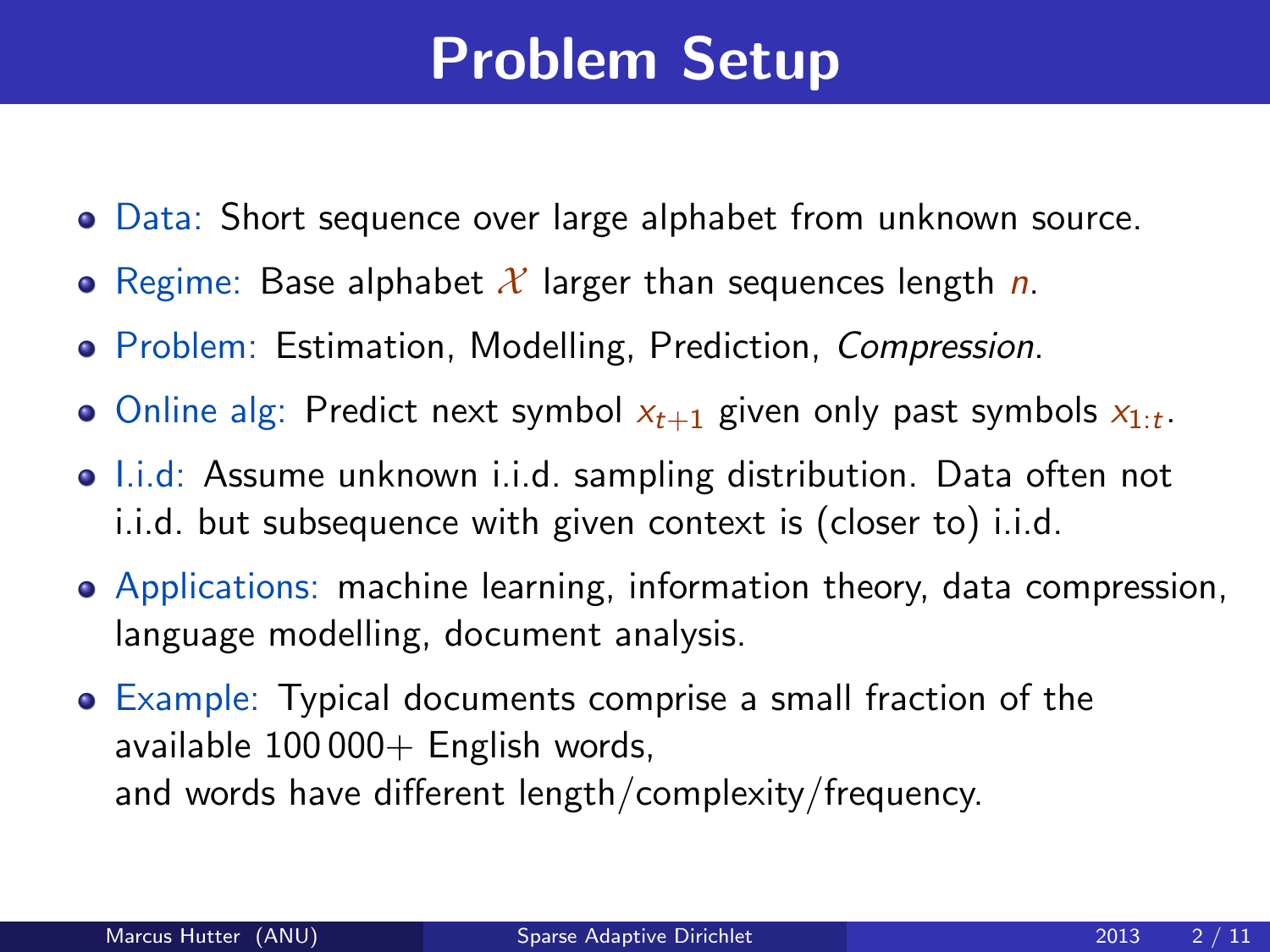# The Dirichlet-Multinomial Distribution

 $=$  generalized Laplace rule  $=$  Carnap's induction inference scheme  $=$  Polya urn scheme  $=$  Chinese restaurant process

$$
DirM(x_{n+1} = i | x_{1:n}) = \frac{n_i + \alpha_i}{n + \alpha_+}
$$

- $n_i$  = number of times  $i \in \mathcal{X}$  appeared in  $x_{1:n} \equiv (x_1, ..., x_n)$ .
- $\alpha_i$  = parameter = fictitious prior counts of *i*.
- $\alpha_+ := \sum_{i \in \mathcal{X}} \alpha_i = \text{total mass} = \text{precision} = \text{concentration}.$ Theoretically motivated choices for  $\alpha_i$  (all equal by symmetry):

|  | Dirichlet    Laplace   KT&others   Perks   Haldane    Hutter |  |                                                            |
|--|--------------------------------------------------------------|--|------------------------------------------------------------|
|  |                                                              |  | $\left  \frac{2 \mathcal{X}  \ln \frac{n+1}{m}}{2}\right $ |

- They are all problematic for large base alphabet  $\mathcal{X}$ .
- Existing solutions: empirically optimize or sample or average  $\alpha$ .
- New solution (last column): Analytically optimize exact redundancy.  $m$  is the number of different symbols that appear in  $x_1$ .

Marcus Hutter (ANU) [Sparse Adaptive Dirichlet](#page-0-0) 2013 3 / 11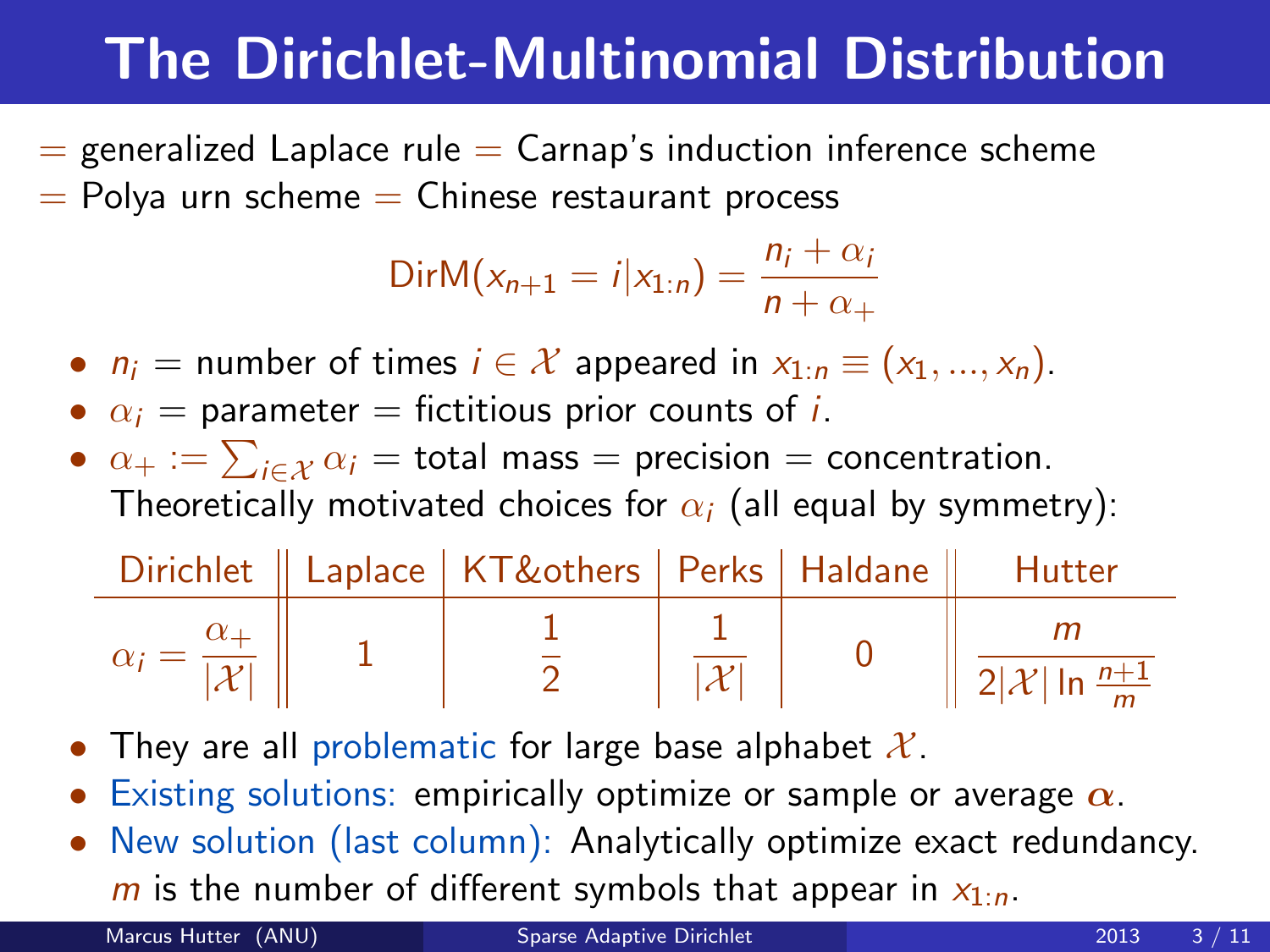## Main Contribution

- Introduce an estimator  $S$  closely related to  $DirM$ but easier to analyze and slightly superior.
- Reserve escape probability to symbols not seen so far.
- Derive optimal adaptive escape parameter  $\beta \widehat{=} \alpha_+$ based on data-dependent redundancy, rather than expected or worst-case bounds.

#### The resulting estimator:

- $(i)$  is simple,  $(ii)$  online,  $(iii)$  fast,
- $(iv)$  performs well for all m, small, middle and large,
- $(v)$  is independent of the base alphabet size,
- $(vi)$  non-occurring symbols induce no redundancy,
- $(vii)$  the constant sequence has constant redundancy,
- $(viii)$  symbols that appear only finitely often have
	- bounded/constant contribution to the redundancy,
- $(ix)$  is competitive with (slow) Bayesian mixing over all sub-alphabets.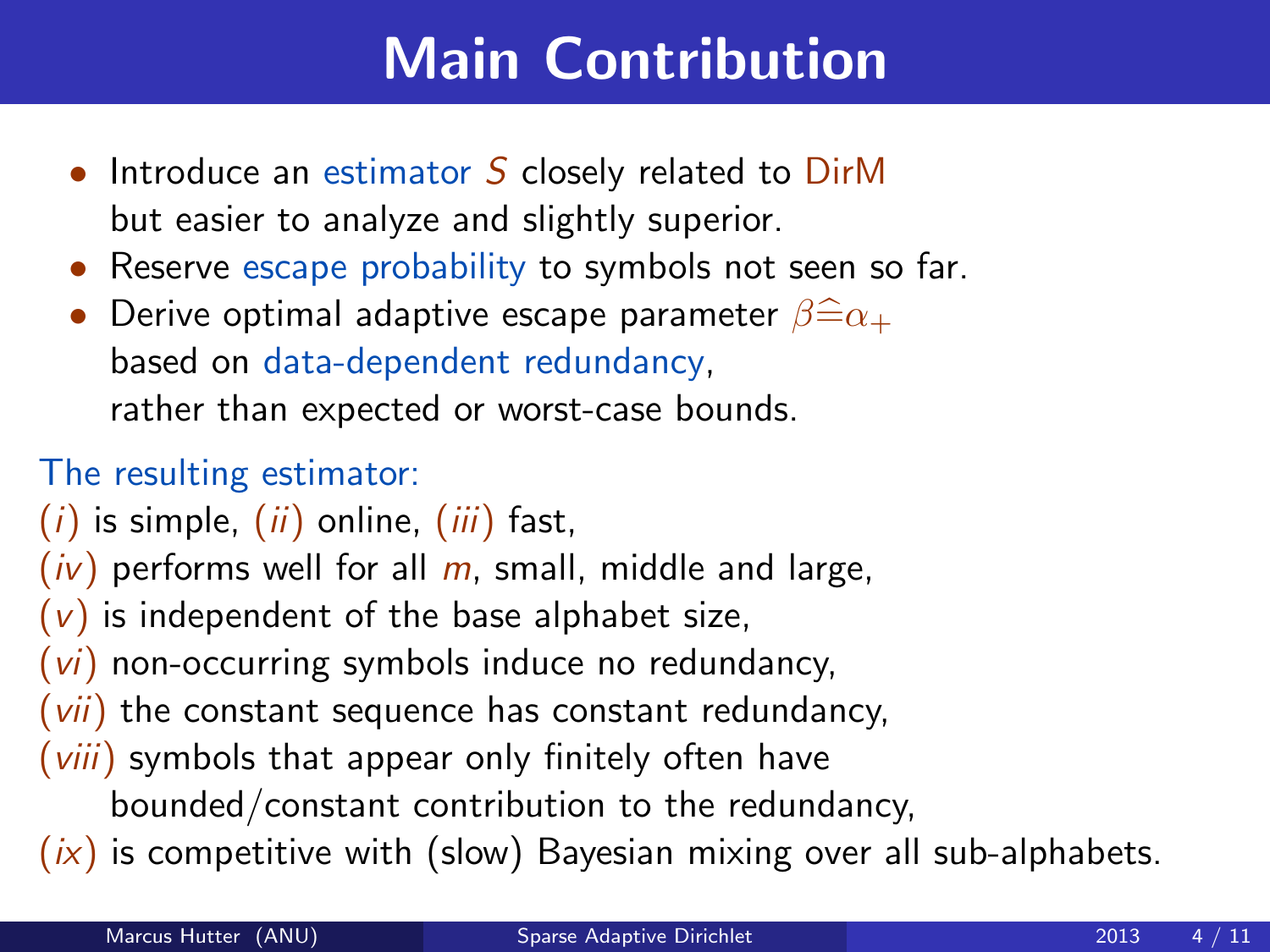### Main Model S

$$
S(x_{t+1} = i | x_{1:t}) := \begin{cases} \frac{n_t^t}{t + \beta_t} & \text{for } n_i^t > 0 \\ \frac{\beta_t w_t^t}{t + \beta_t} & \text{for } n_i^t = 0 \end{cases}
$$

- $\beta_t$  = concentration parameter.
- $w_i^t$  = weight of new symbol *i* at time *t*.
- $n_i^t$  = number of times *i* appears in  $x_{1:t}$ .

Difference to  $\text{DirM}(x_{t+1} = i | x_{1:t}) = \frac{n_t^t + \beta w_i}{t + \beta}$ :

- Cases instead of sum.
- Time-dependent parameters.
- Easier to analyze.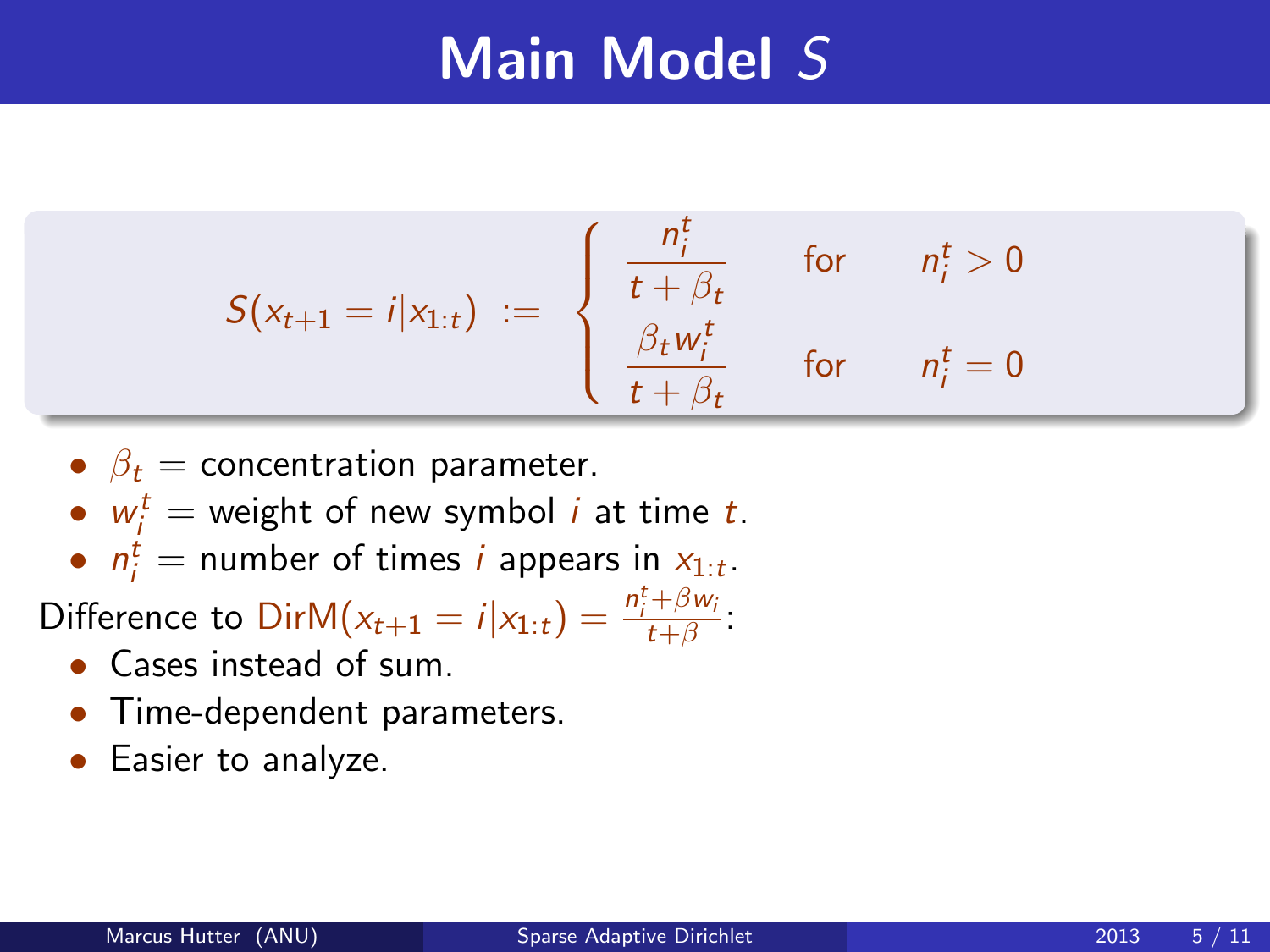### CodeLength and Redundancy

```
Performance measure(s):
```
Code Length  $=$   $-$ log-likelihood  $=$ 

 $CL_S(x_{1:n}) := \ln 1/S(x_{1:n})$ 

 $\frac{1}{n}$  Redundancy = log-loss regret w.r.t. ML i.i.d. source:

 $R_{\mathcal{S}}(a_{1:n}) \; := \; \mathsf{CL}_{\mathcal{S}}(\mathsf{x}_{1:n}) - n \, \mathsf{H}(\hat{\boldsymbol{\theta}}), \quad \text{where} \quad \hat{\theta}_i := n_i / n$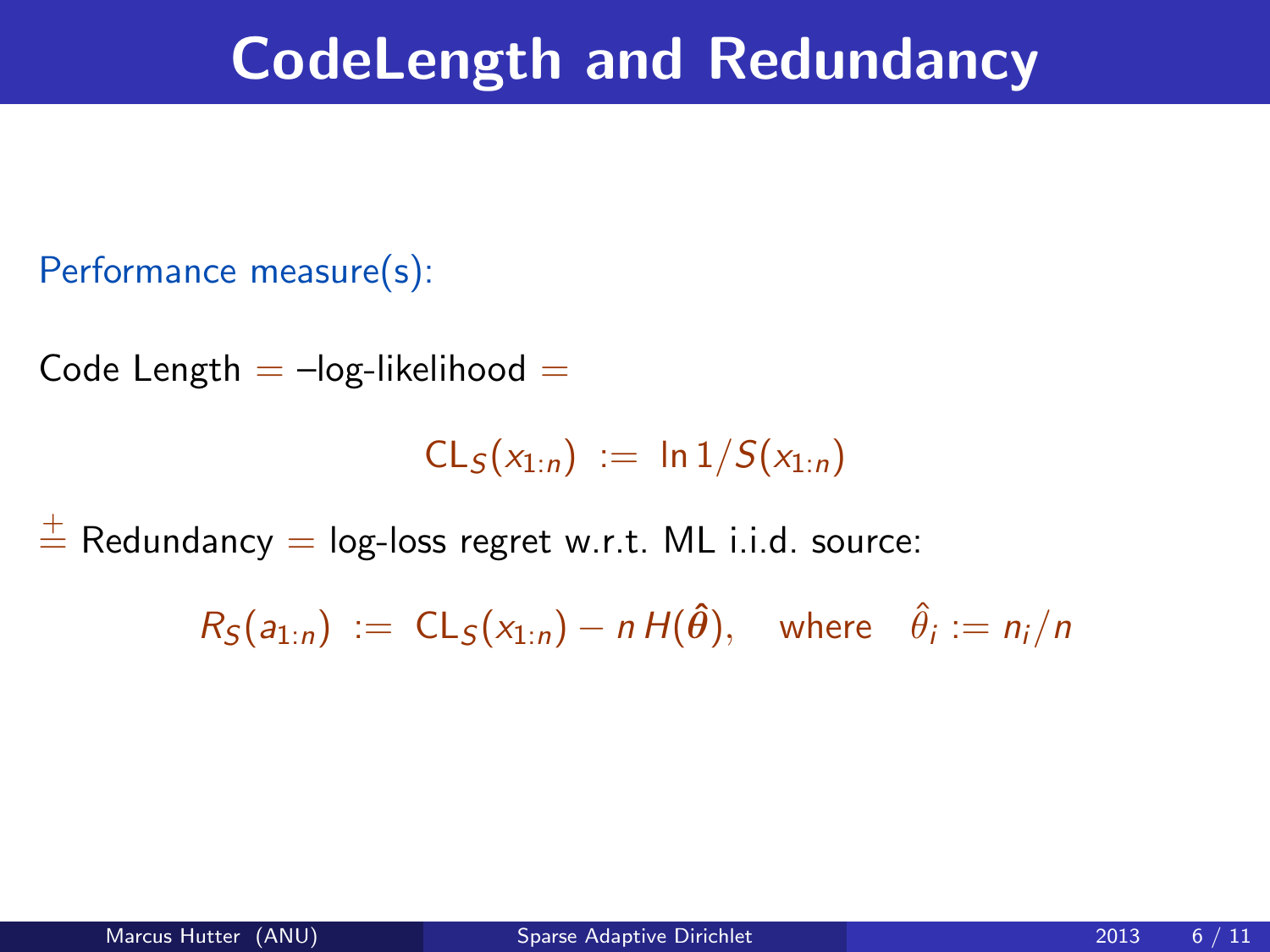## **Optimal Constant β**

Approximate solution: 
$$
\beta^{min} \approx \beta^* := \frac{m}{2 \ln \frac{n}{m}}
$$

Discussion:  $m \gg \ln n \Rightarrow$  "frequently" new symbols  $\Rightarrow$  reserve more probability mass for new symbols  $\Rightarrow$  make  $\beta$  large.  $\sqrt{\ }$ .

Discussion:  $m \ll \ln n \Rightarrow$  new symbol rare  $\Rightarrow$  reserve most probability mass  $\frac{1}{100}$  biscussion.  $m \le m n \Rightarrow$  new symbologies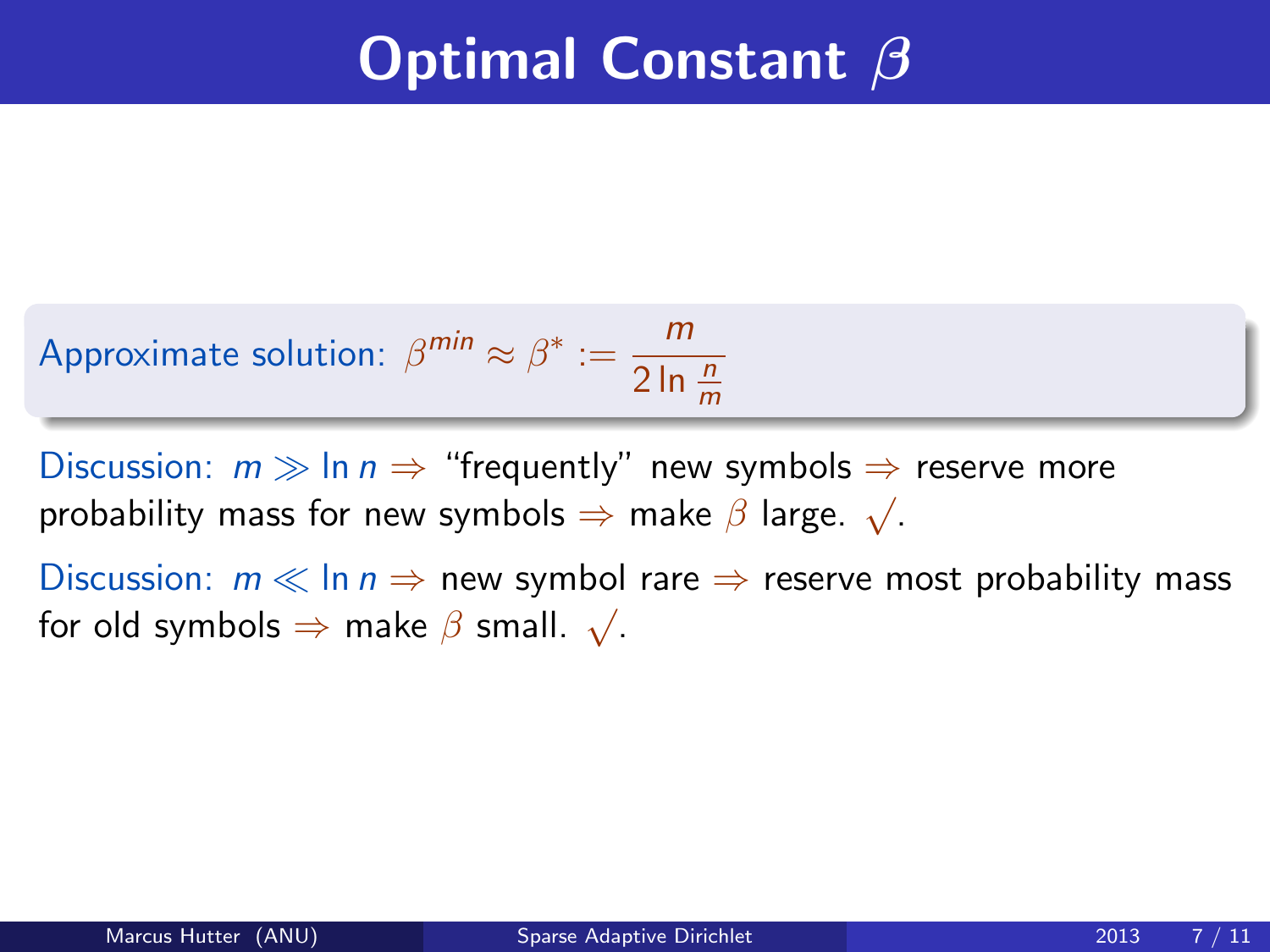# Redundancy of S for "optimal" constant  $\beta^*$



- Not an expectation. Holds on individual sequences.
- Bound is independent of base alphabet size D.  $\Rightarrow$  Holds even for infinite and continuous alphabet  $\mathcal{X}.$ The weights  $w_i^t$  become (sub)probability densities.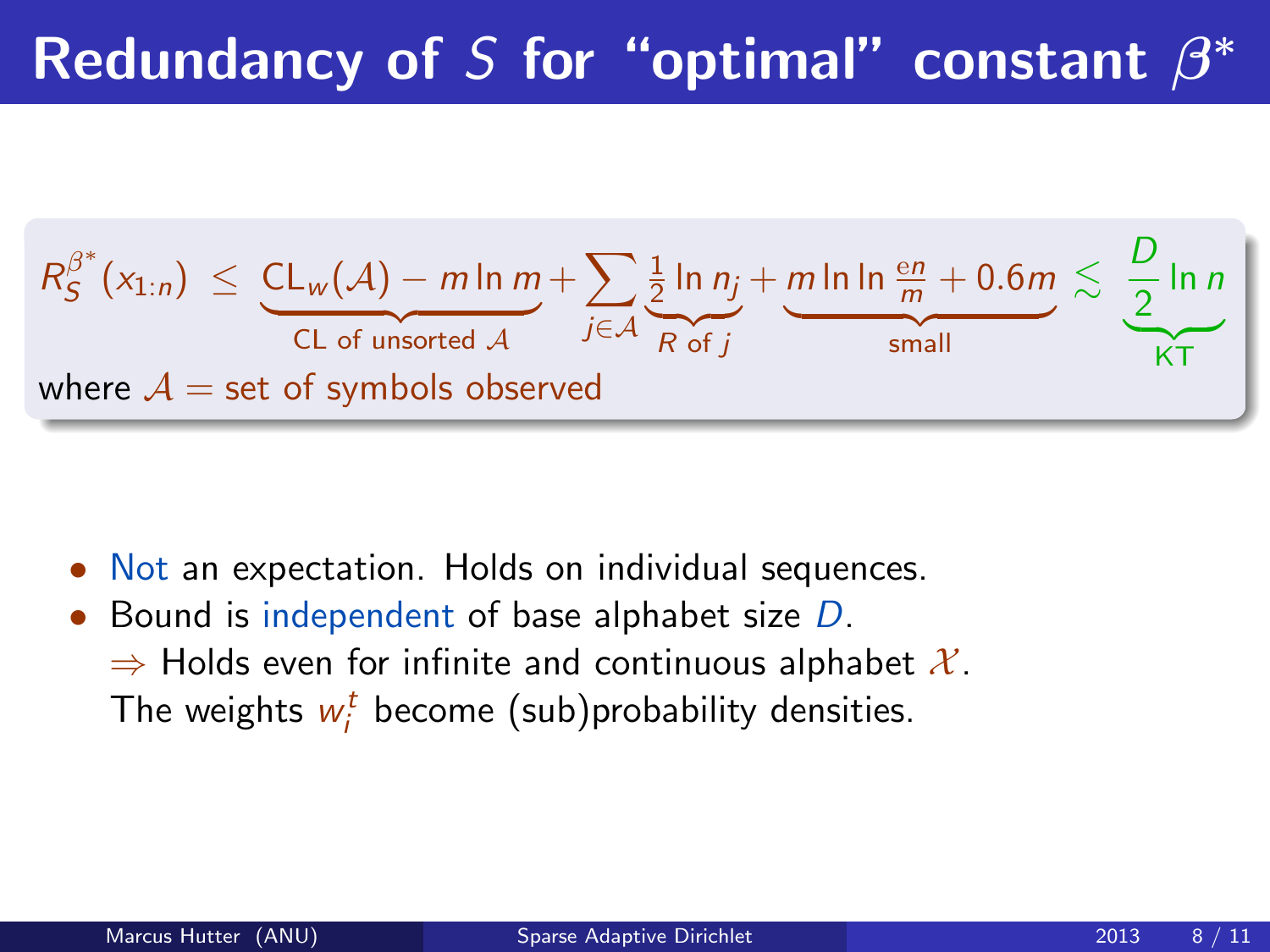#### Adaptive Variable  $\beta_t^*$ t

Problem:  $\beta^* = m/2 \ln \frac{n}{m}$  depends on m and  $n \Rightarrow S^{\beta^*}$  not online. Solution: Replace  $n \rightsquigarrow t$  and  $m \rightsquigarrow m_t$ , both known at time  $t$  and converging to *n* and *m* respectively, and regularize  $t \rightarrow t + 1$ : Adaptive Variable  $\beta_t^* := \frac{m_t}{2 \ln t}$ 2 ln  $\frac{t+1}{m}$  $m_t$ 

Still same redundancy bound but somewhat worse constants.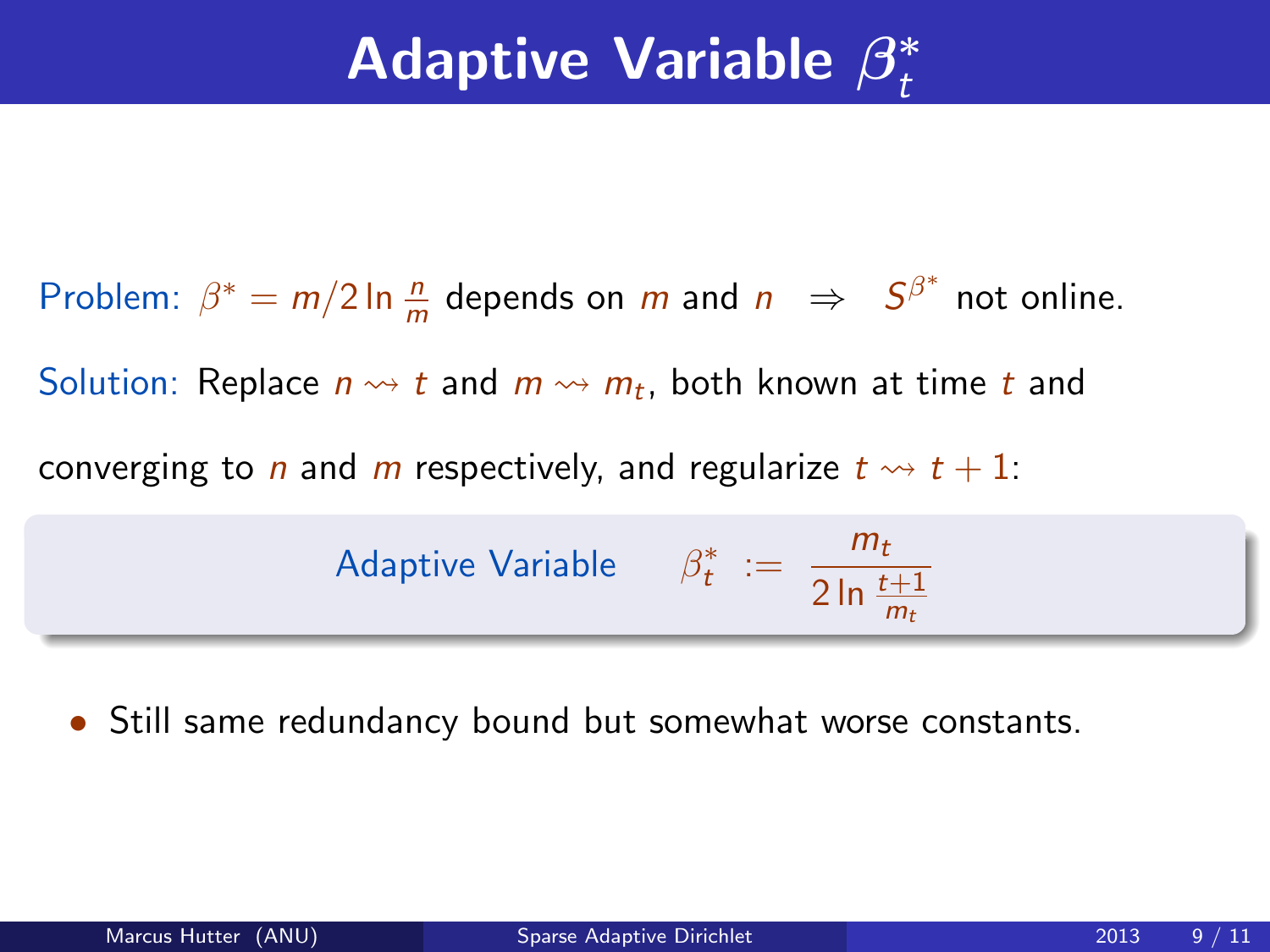### Artificial Uniform Data